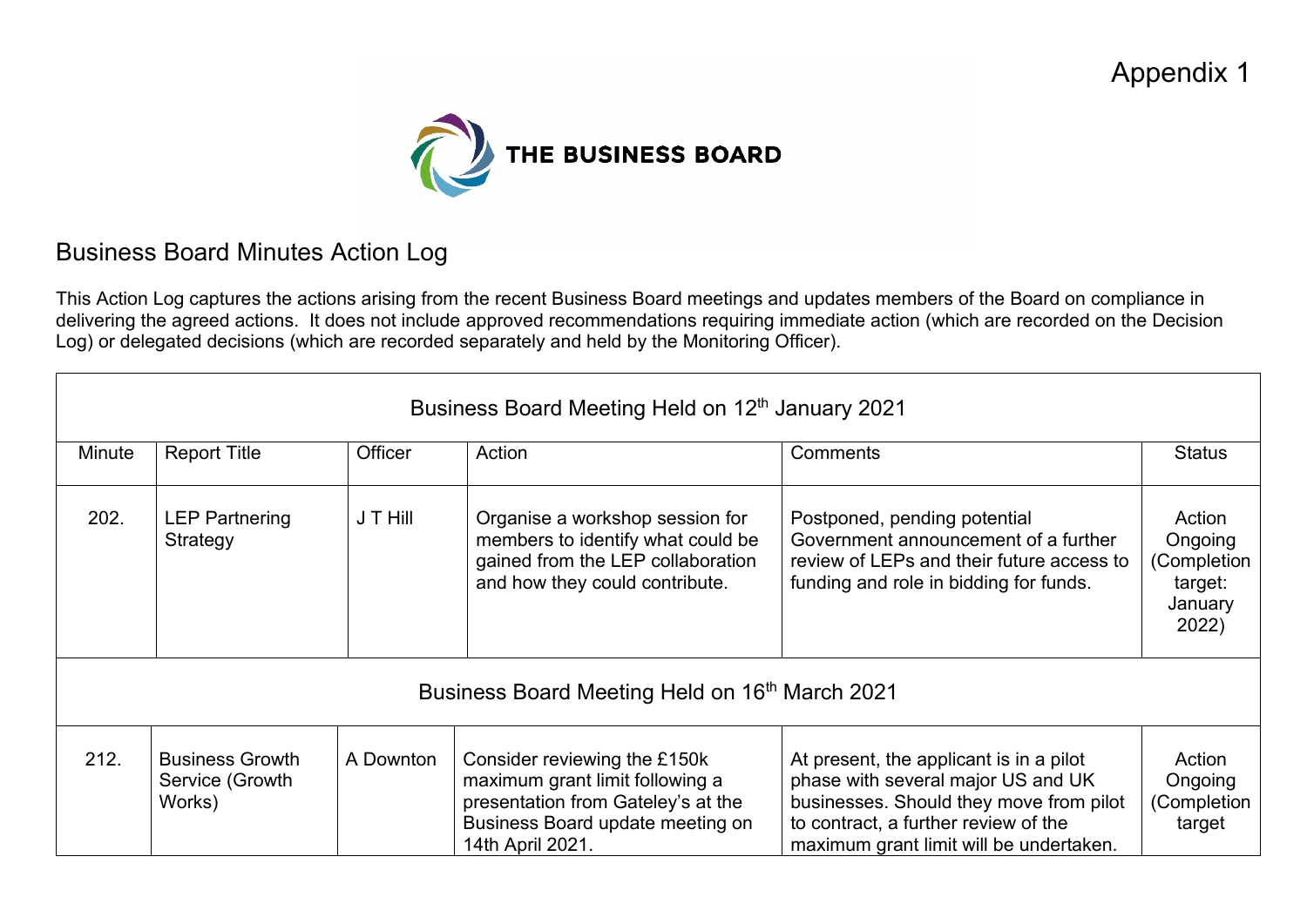|                |                                                                                   |                                                 |                                                                                                                                                                                                                             |                                                                                                                                                                                                                                                                                        | November<br>2021)                                                |
|----------------|-----------------------------------------------------------------------------------|-------------------------------------------------|-----------------------------------------------------------------------------------------------------------------------------------------------------------------------------------------------------------------------------|----------------------------------------------------------------------------------------------------------------------------------------------------------------------------------------------------------------------------------------------------------------------------------------|------------------------------------------------------------------|
|                |                                                                                   | A Downton                                       | Form a working group and sign the<br>relevant NDAs in order to work with<br>officers and Gateley's to assess the<br>investment decision related to the<br>request to increase the maximum<br>grant limit in greater detail. | Should they move from pilot to contract,<br>then an NDA will be circulated to the four<br>Business Board members who put<br>themselves forward to be part of a wider<br>group to scrutinise the detail before it<br>returns to the Business Board for a final<br>decision.             | Action<br>Ongoing<br>(Completion<br>target:<br>November<br>2021) |
|                |                                                                                   |                                                 | Business Board Meeting Held on 19th May 2021                                                                                                                                                                                |                                                                                                                                                                                                                                                                                        |                                                                  |
| 3.             | <b>Future Funding</b><br>Strategy                                                 | Domenico<br>Cirillo /<br><b>Steve</b><br>Clarke | Consider how public health could be<br>further integrated into the Business<br>Board's agenda.                                                                                                                              | Public health impacts can be further<br>integrated and assessed as part of the<br>bid evaluation process around future<br>funding streams - details of which are<br>expected by the Autumn 2021<br><b>Government Spending Review.</b>                                                  | Action<br>ongoing<br>(Completion<br>target:<br>November<br>2021) |
| 5 <sub>1</sub> | Cambridgeshire and<br>Peterborough<br><b>Priority Sector</b><br><b>Strategies</b> | <b>Steve</b><br>Clarke                          | Conduct a complete review of the<br>digital strategy, in light of the impacts<br>of Covid-19 and present to the<br>Business Board later in 2021.                                                                            | It is anticipated that this will be presented<br>to the Board at its meeting in March<br>2022. The Strategy will incorporate the<br>work underway with the High<br>Performance Computing (HPC)<br>Roadmap.                                                                             | Action<br>ongoing<br>(Completion<br>target:<br>March<br>2022)    |
| 6.             | <b>Format of Business</b><br><b>Board Meetings</b>                                | Rochelle<br>Tapping                             | Work with the Overview and Scrutiny<br>Committee to explore mechanisms to<br>improve transparency.                                                                                                                          | Agenda Item 3.3 (Format of Business<br>Board Meetings) at the Business Board<br>meeting held on 14th September 2021<br>further considered this. A paper was<br>taken to the Leaders strategy meeting,<br>Audit and Governance Committee and<br>finally to the Combined Authority Board | Action<br>Complete                                               |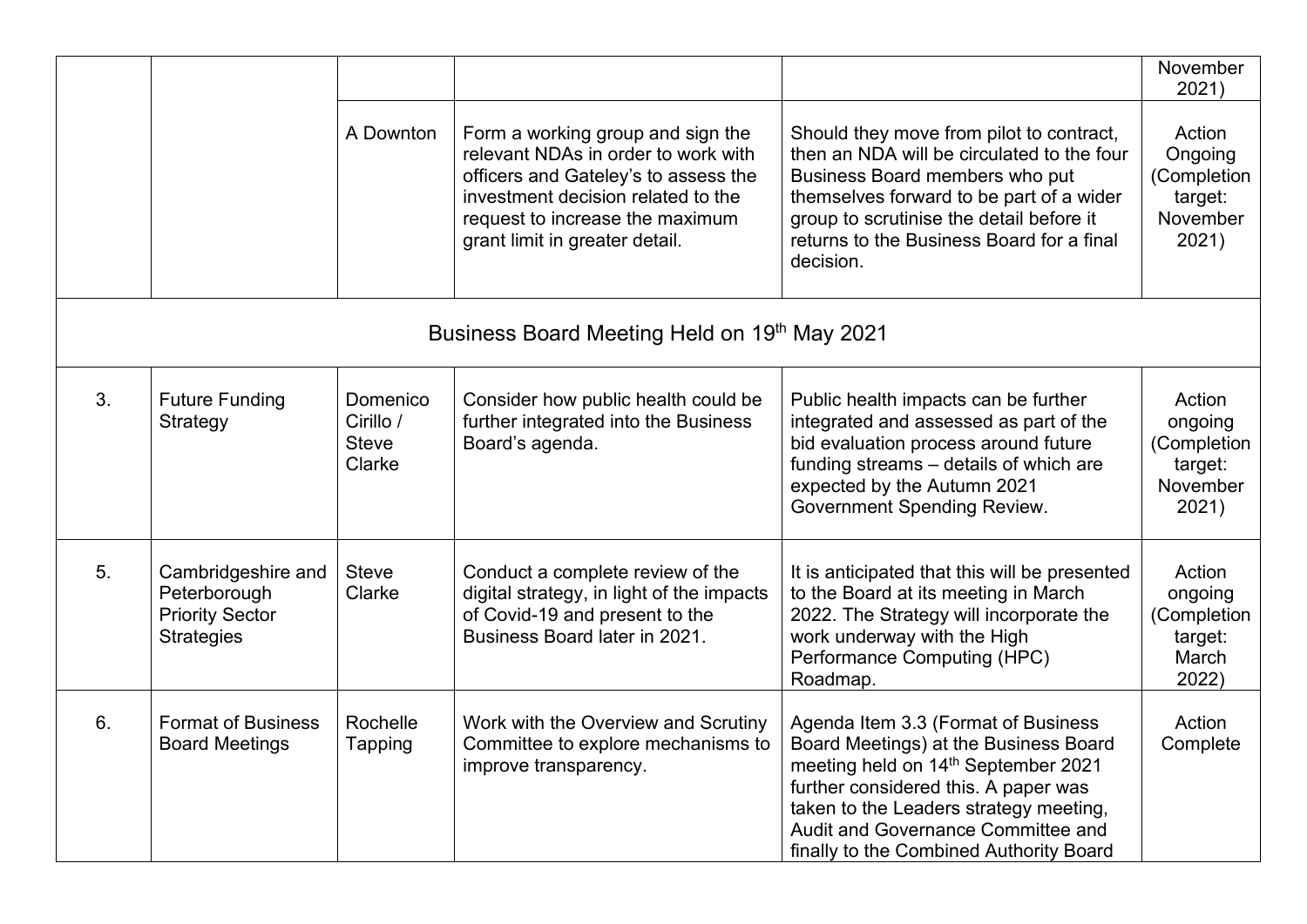|                                               |                                                            |                               |                                                                                                                                                                                                                | on 29 <sup>th</sup> September 2021. It has been<br>approved that meetings of the Business<br>Board will be carried out in public (unless<br>otherwise determined by the Chair).                            |                                                                  |  |  |  |
|-----------------------------------------------|------------------------------------------------------------|-------------------------------|----------------------------------------------------------------------------------------------------------------------------------------------------------------------------------------------------------------|------------------------------------------------------------------------------------------------------------------------------------------------------------------------------------------------------------|------------------------------------------------------------------|--|--|--|
| 10.                                           | <b>Business Advisory</b><br><b>Panel Update</b>            | Domenico<br>Cirillo           | <b>Consider whether the Trade Unions</b><br>Congress could either itself become<br>involved with the BAP or recommend<br>a representative of trade unions to<br>participate.                                   | A formal proposal of extended<br>membership and updated Terms of<br>Reference will be presented to the next<br>Economic Recovery Sub-Group on 23rd<br>November to agree the reconfiguration of<br>the BAP. | Action<br>ongoing<br>(Completion<br>target:<br>November<br>2021) |  |  |  |
| 13.                                           | <b>Business and</b><br><b>Market Engagement</b><br>Update  | Ed<br>Colman/Ala<br>n Downton | Provide members with presentations<br>that would be made at upcoming<br>Growth Works meetings.                                                                                                                 | Growth Works performance statistics and<br>development of a portal utilising HubSpot<br>CRM for live reporting will be available by<br>the end of November.                                                | Action<br>ongoing<br>(Completion<br>target:<br>November<br>2021) |  |  |  |
|                                               | Extraordinary Business Board Meeting Held on 9th June 2021 |                               |                                                                                                                                                                                                                |                                                                                                                                                                                                            |                                                                  |  |  |  |
| 18.                                           | University of<br>Peterborough<br>Phase 3 Funding           | <b>Steve</b><br>Clarke        | To consider a review of the Local<br>Assurance Framework so that it<br>could accommodate recent bid<br>opportunities with a short timeline<br>without compromising the robust<br>process currently implemented | A review of the Local Assurance<br>Framework is scheduled for the Business<br>Board and Combined Authority Board in<br>January 2022.                                                                       | Action<br>ongoing<br>(Completion<br>target:<br>January<br>2022)  |  |  |  |
| Business Board Meeting Held on 19th July 2021 |                                                            |                               |                                                                                                                                                                                                                |                                                                                                                                                                                                            |                                                                  |  |  |  |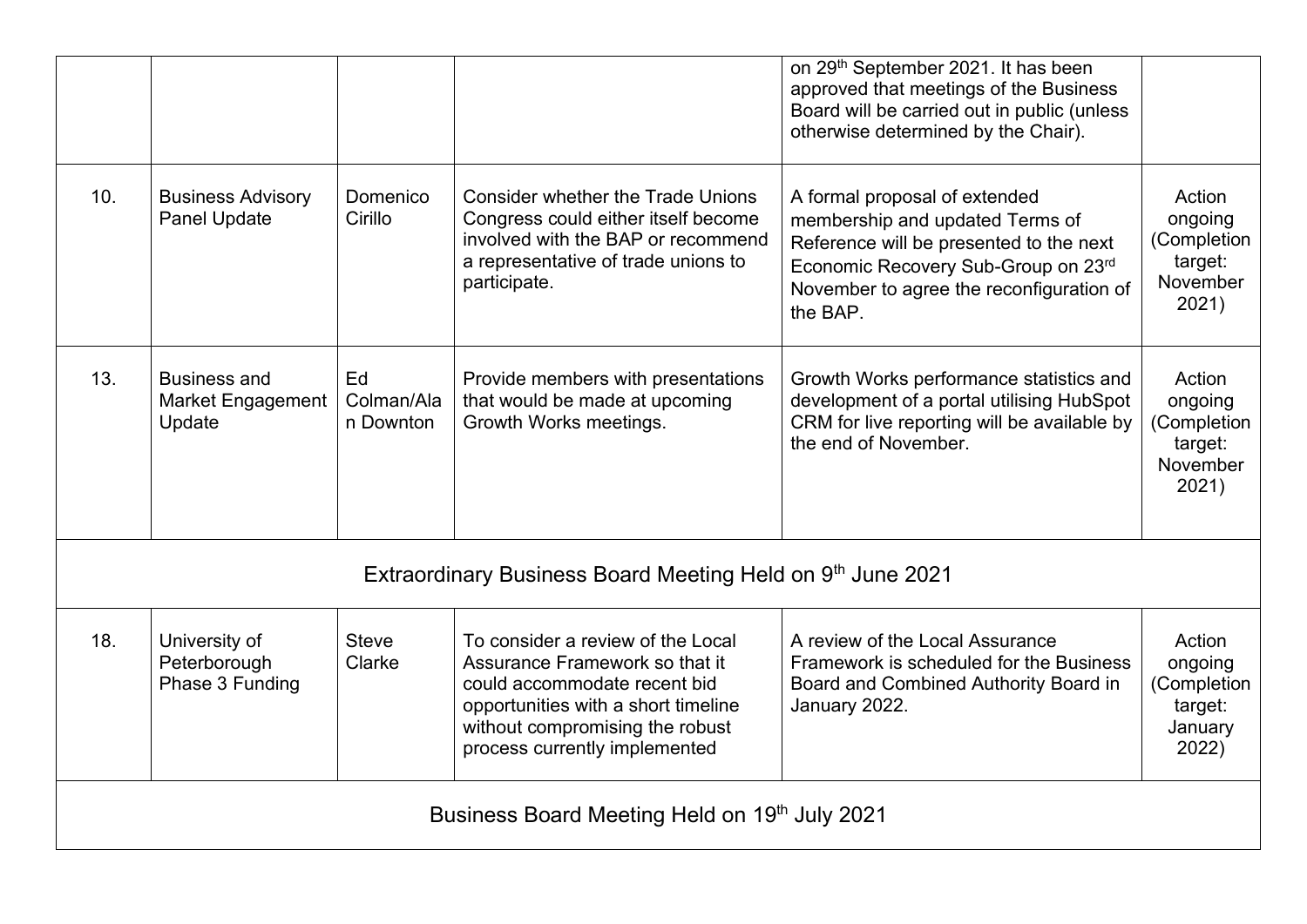| 21. | <b>Budget and</b><br>Performance Report                                                           | Vanessa<br>Ainsworth   | Identify a timeline for the potential<br>exit plans of each equity investment<br>project, and present the findings to<br>the Business Board for discussion. | Work has begun with Steve Clarke and<br>Rob Emery, but information is required<br>from individual projects on the timelines<br>for exit.                                                                                                                                                                                      | Action<br>ongoing<br>(Completion<br>target:<br>November<br>2021) |
|-----|---------------------------------------------------------------------------------------------------|------------------------|-------------------------------------------------------------------------------------------------------------------------------------------------------------|-------------------------------------------------------------------------------------------------------------------------------------------------------------------------------------------------------------------------------------------------------------------------------------------------------------------------------|------------------------------------------------------------------|
| 22. | <b>Strategic Funds</b><br>Management<br>Review July 2021                                          | <b>Steve</b><br>Clarke | Conduct a review of the Wisbech<br>Access project to identify learning<br>outcomes which would ensure that<br>future projects did not stay dormant.         | Included in the upcoming Strategic<br>Funding Management Review paper for<br>the Business Board in November.                                                                                                                                                                                                                  | Action<br>Complete                                               |
| 26. | <b>Business Board</b><br>Performance<br>Assessment<br>Framework and<br><b>Recruitment Process</b> | Domenico<br>Cirillo    | Develop the member recruitment<br>process.                                                                                                                  | A recruitment video has been put<br>together to inform potential applicants of<br>the opportunity to join the Business<br>Board. The job profile, recruitment advert<br>and platforms have been finalised with<br>the HR team and the recruitment<br>campaign is now live - closing date for<br>applications is 8th November. | Action<br>Complete<br>Action<br>Complete                         |
|     |                                                                                                   | Domenico<br>Cirillo    | Consider the pros and cons of<br>inviting a trade union member<br>alongside co-option.                                                                      | Agenda Item 3.2 (Business Community<br>Insight) of the agenda for the Business<br>Board meeting held on 14 <sup>th</sup> September<br>2021 considered the options to broaden<br>Business Board membership.<br>Applications are welcome from Trade<br>Union representatives for Business<br>Board membership.                  |                                                                  |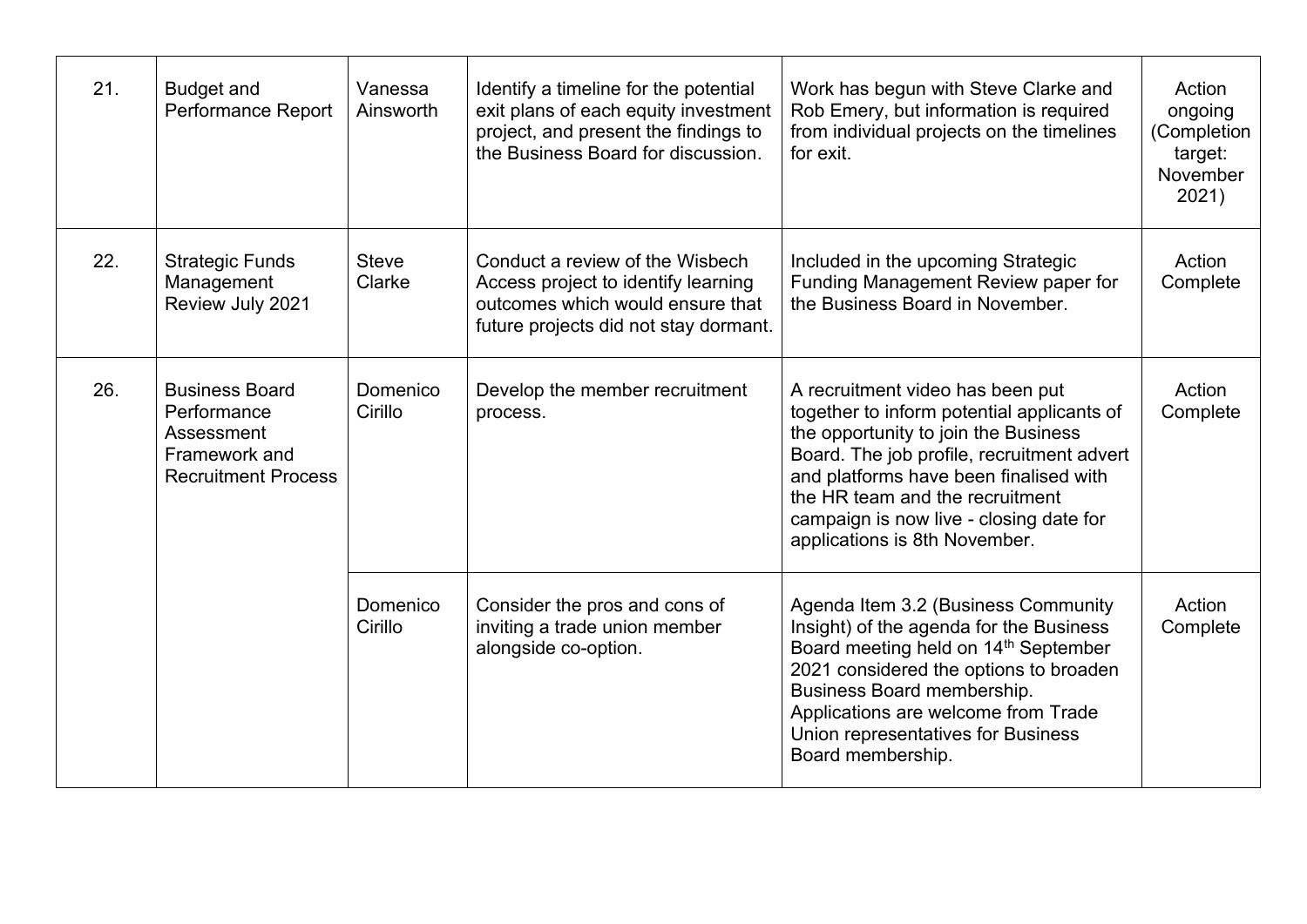| 27. | <b>Business Board</b><br>Nomination to the<br><b>Greater Cambridge</b><br>Partnership Joint<br>Assembly | Domenico<br>Cirillo  | Review current arrangements of<br>representation on the Greater<br>Cambridge Partnership in 6<br>months.                                                                                                                                                      | To be reviewed in January 2022.                                                                                                                     | Action<br>ongoing<br>(Completion<br>target:<br>January<br>2022)  |  |  |  |
|-----|---------------------------------------------------------------------------------------------------------|----------------------|---------------------------------------------------------------------------------------------------------------------------------------------------------------------------------------------------------------------------------------------------------------|-----------------------------------------------------------------------------------------------------------------------------------------------------|------------------------------------------------------------------|--|--|--|
| 30. | <b>Business and Market</b><br><b>Engagement Update</b>                                                  | <b>Emily Martin</b>  | Provide a link to the digital<br>dashboard.                                                                                                                                                                                                                   | A license is now in place with the supplier<br>of the digital dashboard and a link to the<br>platform will be circulated by the end of<br>November. | Action<br>ongoing<br>(Completion<br>target:<br>November<br>2021) |  |  |  |
|     | Business Board Meeting Held on 14 <sup>th</sup> September 2021                                          |                      |                                                                                                                                                                                                                                                               |                                                                                                                                                     |                                                                  |  |  |  |
| 35. | <b>Budget and</b><br><b>Performance Report</b>                                                          | John T Hill          | Provide Members with an update<br>on when the repatriation of £4m<br>from Cambridgeshire County<br>Council would be completed,<br>including an indication of any<br>additional obstacles that had been<br>identified as potential further<br>causes of delay. | Update provided as part of the Strategic<br><b>Funding Management Review Paper to</b><br>the November Business Board Meeting.                       | Action<br>Complete                                               |  |  |  |
|     |                                                                                                         | Vanessa<br>Ainsworth | Provide members with the contract<br>and schedule of the draft<br>agreement for the Supplemental<br>Funding, which provided further<br>information on what the funding<br>could and could not be spent on.                                                    | Circulated to Members 13th October<br>2021.                                                                                                         | Action<br>Complete                                               |  |  |  |